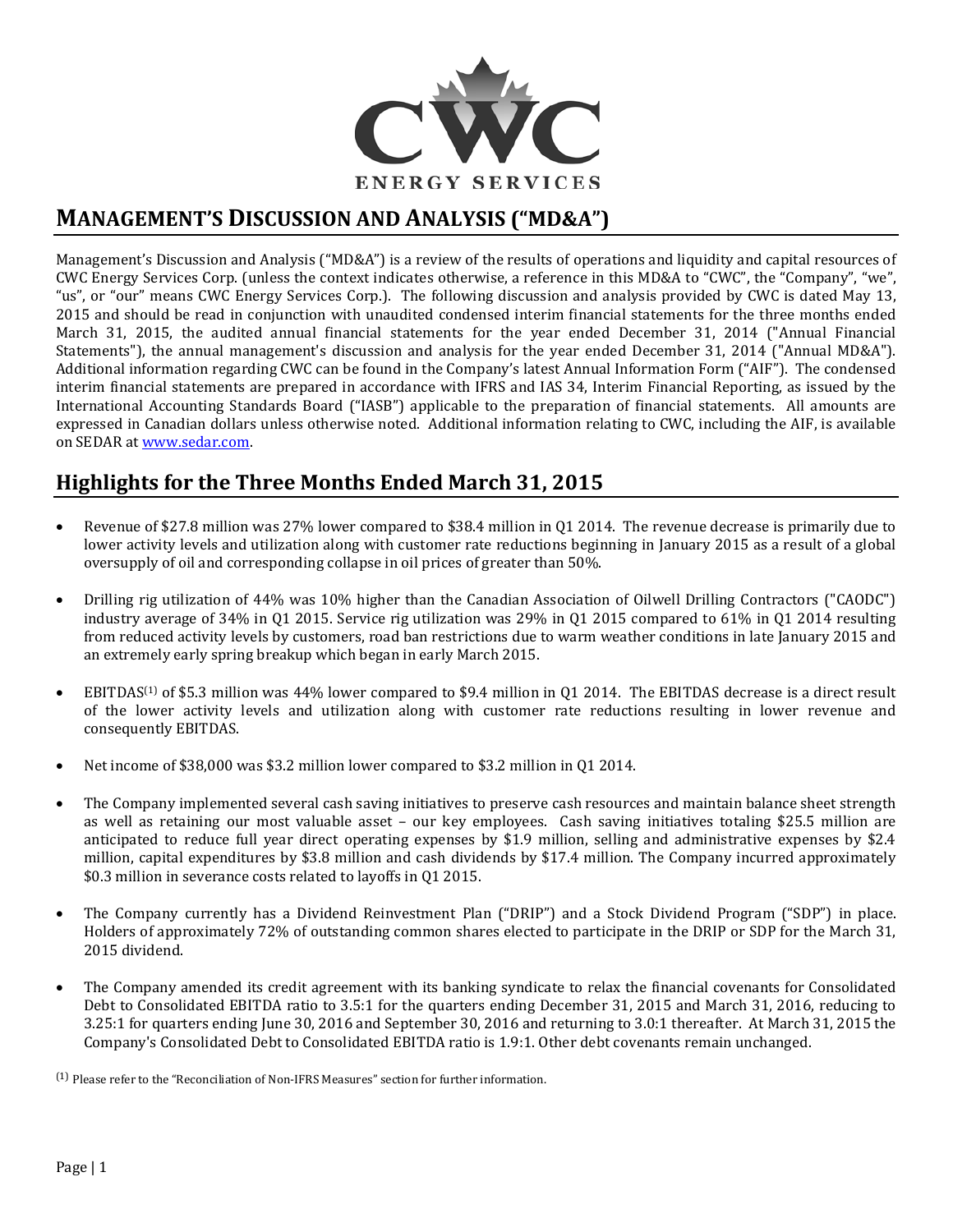### **Corporate Overview**

CWC Energy Services Corp. is a premier contract drilling and well servicing company operating in the Western Canadian Sedimentary Basin ("WCSB") with a complementary suite of oilfield services including drilling rigs, service rigs and coil tubing. The Company's corporate office is located in Calgary, Alberta, with operational locations in Nisku, Grande Prairie, Slave Lake, Red Deer, Lloydminster, Provost and Brooks, Alberta and Weyburn, Saskatchewan. The Company's shares trade on the TSX Venture Exchange under the symbol "CWC".

### **Financial and Operational Highlights**

|                                                             |                | <b>Three months ended</b> |                   |  |  |  |  |
|-------------------------------------------------------------|----------------|---------------------------|-------------------|--|--|--|--|
|                                                             |                | March 31,                 |                   |  |  |  |  |
| \$ thousands, except shares, per share amounts, and margins | 2015           | 2014                      | % Change          |  |  |  |  |
| <b>FINANCIAL RESULTS</b>                                    |                |                           |                   |  |  |  |  |
| Revenue                                                     |                |                           |                   |  |  |  |  |
| Contract drilling <sup>(1)</sup>                            | 10,973         |                           | $n/m^{(3)}$       |  |  |  |  |
| Production services                                         | 16,857         | 38,373                    | (56%)             |  |  |  |  |
|                                                             | 27,830         | 38,373                    | (27%)             |  |  |  |  |
|                                                             |                |                           |                   |  |  |  |  |
| EBITDAS <sup>(2)</sup>                                      | 5,254          |                           | 9,383<br>(44%)    |  |  |  |  |
| EBITDAS margin $(\%)$ <sup>(2)</sup>                        | 19%            |                           | 24%<br>(5%)       |  |  |  |  |
| Funds from operations <sup>(2)</sup>                        | 5,254          |                           | 9,383<br>(44%)    |  |  |  |  |
| Net income                                                  | 38             |                           | 3,245<br>(99%)    |  |  |  |  |
| Net income margin (%)                                       | 0%             |                           | 8%<br>(8%)        |  |  |  |  |
| Dividends declared                                          | 1,421          |                           | 2,638<br>(46%)    |  |  |  |  |
| Per share information                                       |                |                           |                   |  |  |  |  |
| Weighted average number of shares outstanding - basic       | 277,658,060    | 155,345,399               |                   |  |  |  |  |
| Weighted average number of shares outstanding - diluted     | 279,649,105    | 160,463,190               |                   |  |  |  |  |
| EBITDAS <sup>(2)</sup> per share - basic and diluted        | \$0.02         |                           | \$0.06            |  |  |  |  |
| Net income per share - basic and diluted                    | \$0.00         |                           | \$0.02            |  |  |  |  |
| Dividends declared per share                                | \$0.005        | \$0.01625                 |                   |  |  |  |  |
| \$ thousands, except ratios                                 | March 31, 2015 |                           | December 31, 2014 |  |  |  |  |
|                                                             |                |                           |                   |  |  |  |  |
| <b>FINANCIAL POSITION AND LIQUIDITY</b>                     |                |                           |                   |  |  |  |  |
| Working capital (excluding debt) (2)                        |                | 20,603                    |                   |  |  |  |  |
| Working capital (excluding debt) ratio <sup>(2)</sup>       |                | 2.2:1                     |                   |  |  |  |  |
| Total assets                                                |                | 258,835                   | 275,353           |  |  |  |  |
| Total long-term debt (including current portion)            |                | 55,096                    | 65,666<br>172,705 |  |  |  |  |
| Shareholders' equity                                        | 174,925        |                           |                   |  |  |  |  |

 $^{(1)}$  CWC entered into the contract drilling business on May 15, 2014, through the acquisition of Ironhand and results are included May 16, 2014 onward.

(2) Please refer to the "Reconciliation of Non-IFRS Measures" section for further information.

(3) Not meaningful.

Working capital (excluding debt) and total assets have decreased since December 31, 2014 from collection of accounts receivables combined with lower sales revenue in Q1 2015 than in Q4 2014. Long term debt (including current portion) has decreased as accounts receivable collection exceeded capital expenditures, interest and dividends in the quarter.

Shareholders' equity has increased since December 31, 2014 due to common shares issued under the DRIP and SDP offset by \$1.4 million in dividend payments.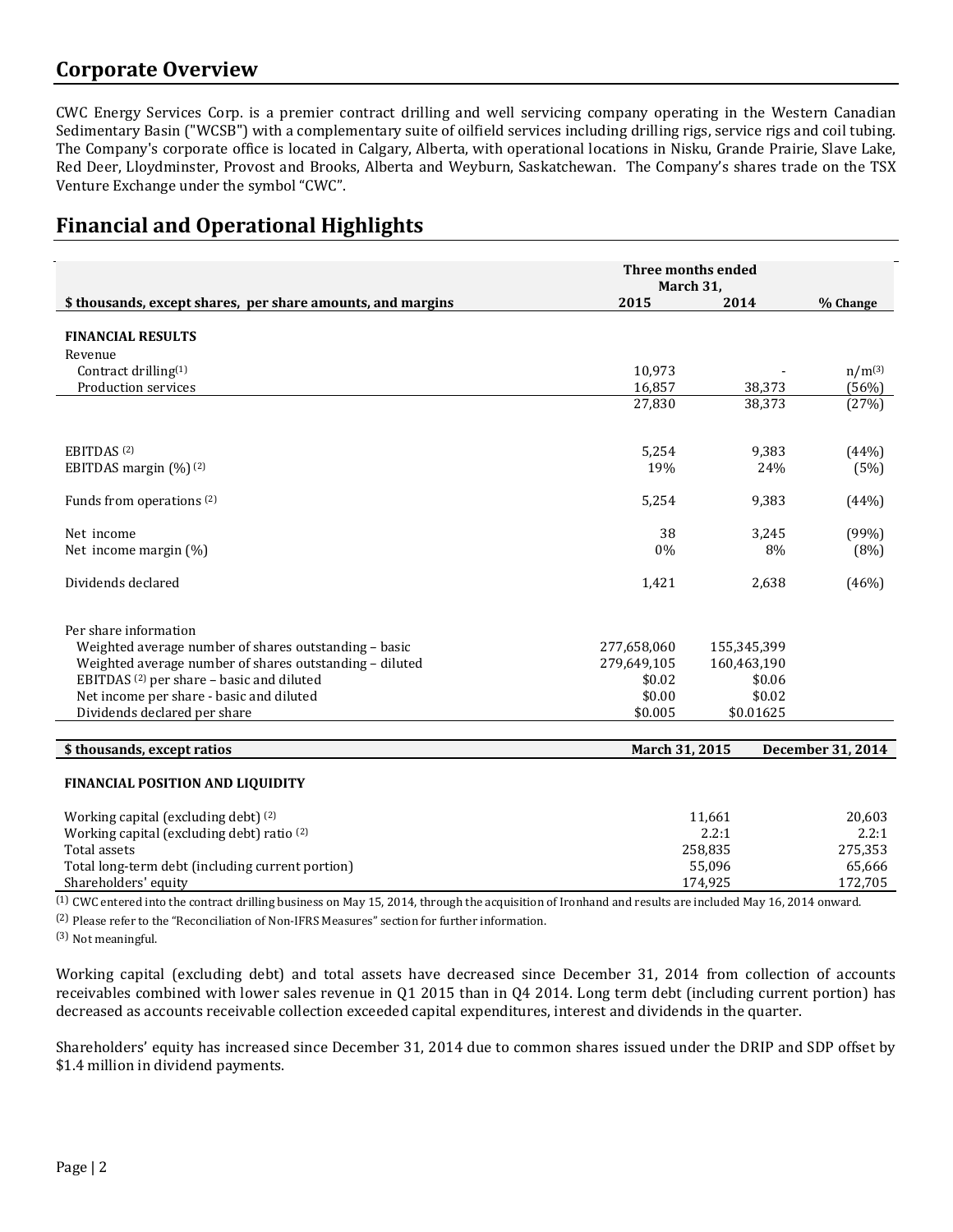## **Operational Overview**

The acquisition of Ironhand Drilling Inc. ("Ironhand") on May 15, 2014 resulted in the aggregation of the well servicing and other oilfield services segments into the Production Services segment, as this acquisition shifted the Company's internal financial reporting and operational management structure. Management concluded that the well servicing and other oilfield services segments share similar economic characteristics and are also similar in other respects in accordance with IFRS 8.12.

### **Contract Drilling**

Ironhand was acquired on May 15, 2014 and renamed CWC Ironhand Drilling representing our Contract Drilling segment. Our Contract Drilling segment has a fleet of nine telescopic double drilling rigs with depth ratings from 3,200 to 4,500 metres, eight of nine rigs have top drives and the rig fleet has an average age of six years. All of the drilling rigs are well suited for the most active depths for horizontal drilling in the WCSB, including the Montney, Duvernay, Cardium and other deep basin horizons.

| <b>OPERATING HIGHLIGHTS</b>              | March 31.<br>2015 | 2014     | December 31, September 30,<br>2014 | <b>June 30,</b><br>$2014^{(4)}$ |
|------------------------------------------|-------------------|----------|------------------------------------|---------------------------------|
| <b>Drilling Rigs</b>                     |                   |          |                                    |                                 |
| Number of drilling rigs (1)              | q                 | Q        |                                    | 8                               |
| Revenue per operating day <sup>(2)</sup> | \$30,553          | \$29,305 | \$27.715                           | \$30,258                        |
| Drilling rig operating days              | 359               | 693      | 551                                | 107                             |
| Drilling rig utilization $\%$ (3)        | 44%               | 84%      | 75%                                | 29%                             |
| CAODC industry average utilization rate  | 34%               | 45%      | 46%                                | $26%$ <sup>(5)</sup>            |

(1) Number of drilling rigs at the end of the period.

(2) Revenue per operating day is calculated based on operating days (i.e. spud to rig release basis). New drilling rigs are added based on the first day of field service.

<sup>(3)</sup> Drilling rig utilization is calculated based on operating days (i.e. spud to rig release basis) in accordance with the methodology prescribed by the CAODC.<br><sup>(4)</sup> CWC entered into the contract drilling business on May

(5) Calculated based on including 15 days of May which was 20% utilization and the month of Jun which was 29% as reported by the CAODC.

Contract Drilling revenue of \$11.0 million was achieved with a utilization rate of 44%, 10% higher than the CAODC industry average of 34% for the same period. While drilling activity levels would normally be expected to be higher in Q1, the global oversupply of oil and corresponding collapse in oil prices of greater than 50% led our exploration and production ("E&P") customers to choose to reduce drilling, completions and production maintenance programs to conserve their cash resources until commodity prices recover. In addition, an unusually warm winter has resulted in an early start to spring breakup beginning in early March 2015, which lowered revenue, EBITDAS and funds from operations in Q1 2015 for the Contract Drilling segment.

### **Production Services**

CWC is the fourth largest service rig provider in the WCSB, having a modern fleet of 73 service rigs as at March 31, 2015. The Company's service rig fleet consists of 41 singles, 27 doubles, and 5 slant rigs. CWC's fleet is amongst the newest in the WCSB. Rig services include completions, maintenance, workovers and abandonments with depth ratings from 1,500 to 5,000 metres.

CWC's Class I, II and III coil tubing units have depth ratings from 1,500 to 4,000 metres. As at March 31, 2015, the Company's fleet of nine coil tubing units consists of five Class I, three Class II and one Class III coil tubing units. The market for the Class III deep coil tubing unit has become extremely competitive with an increased supply of new deep coil tubing units over the last several years having an adverse affect on industry utilization and pricing. In light of these competitive challenges for CWC's one Class III coil tubing unit, the Company has chosen to focus its sales and operational efforts on its eight Class I and II coil tubing units which are better suited at servicing steam-assisted gravity drainage ("SAGD") wells, which are shallower in depth and more appropriate for these coil tubing units.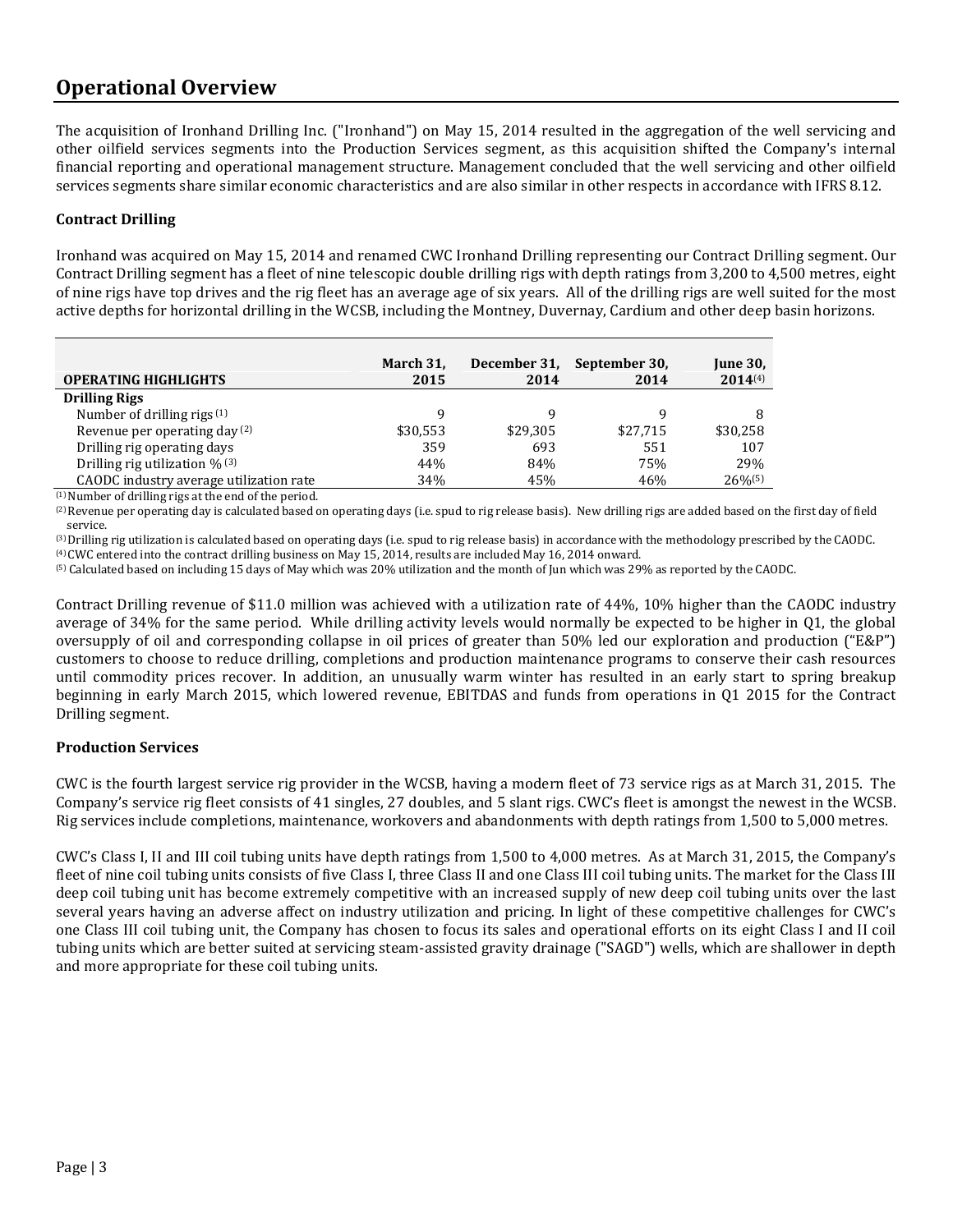|                             | Three months ended |         |         |                |         |         |         |                |
|-----------------------------|--------------------|---------|---------|----------------|---------|---------|---------|----------------|
| <b>OPERATING HIGHLIGHTS</b> | Mar 31,            | Dec 31, | Sep 30, | <b>Jun 30,</b> | Mar 31. | Dec 31, | Sep 30. | <b>Jun 30,</b> |
|                             | 2015               | 2014    | 2014    | 2014           | 2014    | 2013    | 2013    | 2013           |
| <b>Service Rigs</b>         |                    |         |         |                |         |         |         |                |
| Number of units $(1)$       | 73                 | 72      | 71      | 71             | 71      | 71      | 71      | 69             |
| Operating hours             | 16,580             | 28.644  | 26,354  | 20.399         | 37,652  | 33,828  | 32,190  | 17,700         |
| Revenue per hour            | \$769              | \$790   | \$756   | \$752          | \$820   | \$786   | \$755   | \$746          |
| Utilization $\%$ (2)        | 29%                | 45%     | 42%     | 33%            | 61%     | 52%     | 51%     | 29%            |
| <b>Coil Tubing Units</b>    |                    |         |         |                |         |         |         |                |
| Number of units (1)         | 9                  | 9       | 9       | 7              | 8       | 8       | 8       | 8              |
| Operating hours             | 4,351              | 2,631   | 2,056   | 1.403          | 4,600   | 2.106   | 1.833   | 1.045          |
| Revenue per hour            | \$885              | \$825   | \$894   | \$784          | \$967   | \$1.129 | \$1.074 | \$1,107        |
| Utilization $\%$ $(3)$      | 60%                | 32%     | 29%     | 22%            | 64%     | 29%     | 25%     | 14%            |

(1) Number of units at the end of the period – includes units which are out of service for recertification, refurbishment or otherwise unavailable in the period.

 $<sup>(2)</sup>$  Service rig utilization is calculated based on 10 hours a day, 365 days a year. New service rigs are added based on the first day of field service. Service rigs</sup> requiring their 24,000 hour recertification, refurbishment or have been otherwise removed from service for greater than 90 days are excluded from the utilization calculation until their first day back in field service.

 $^{(3)}$  Coil tubing unit utilization is calculated based on 10 hours a day, 365 days a year. New coil tubing units are added based on the first day of field service.

Production Services revenue was \$16.9 million, down \$21.5 million (56%) from the prior year period. Service rig revenue was severely impacted by a reduction in activity levels to 29% compared to 61% in Q1 2014 and a 6% reduction in hourly rates compared to the prior period as E&P customers asked for and were given significant pricing reductions to help them become more competitive in a lower commodity price environment. In addition, an unusually warm winter led to road ban restrictions occurring in late January 2015 and an extremely early spring breakup beginning in early March 2015, which resulted in the significantly reduced revenue, EBITDAS and funds from operations. Coil tubing utilization of 60% compared to 64% in Q1 2014 continued to be relatively strong as its focus on production work on shallower SAGD wells was resilient in the current low commodity price environment. The 8% decrease in the coil tubing units' average hourly rate is a function of shallower Class I and II unit work in Q1 2015 compared to Q1 2014 as opposed to lower pricing pressure from CWC's customers. In September 2014, CWC sold its Snubbing assets and business which contributed Q1 2014 revenue of \$2.3 million and EBITDAS of \$0.8 million with no corresponding amounts in Q1 2015. In March 2015, CWC suspended its non-core Well Testing business indefinitely, which contributed Q1 2015 revenue of \$0.3 million and EBITDAS of \$(0.2 million) compared to Q1 2014 revenue of \$1.0 million and EBITDAS of \$0.1 million.

The Company completed, but has yet to put into service, one new slant service rig (Rig #505) during Q1 2015. A second new slant service rig (Rig #506) is expected to be completed in Q2 2015. The addition of these two new slant service rigs will help CWC establish a greater market presence with a total of six slant service rigs capable of servicing the growing number of heavy oil and SAGD wells.

### **Outlook**

The continuing volatility of commodity prices since June 2014 has resulted in significant reductions to the capital and operating budgets of our E&P customers, which in turn has resulted in a more competitive environment for oilfield services and correspondingly rate reductions for our drilling rigs, service rigs and coil tubing unit services. In April 2015, the Petroleum Services Association of Canada ("PSAC") released its mid year forecast announcing a 47% drop from its original 2015 forecast released in October 2014. The updated forecast of 5,230 wells drilled (rig releases) across Canada is based on crude oil prices of US\$53/barrel (WTI), natural gas prices of Cdn\$2.50/mcf (AECO) and a U.S. dollar to Canadian dollar exchange rate of \$0.77. In addition, uncertainty over a potential royalty review and increases to corporate income tax rates by the newly elected Alberta NDP government may have an effect on short-term and long-term investments by our E&P customers and activity levels at CWC.

Not unlike previous industry downturns, the timing and magnitude of an oil and/or natural gas price improvement is difficult to forecast. CWC has prepared for the possibility that any meaningful improvement to commodity prices and activity levels will occur beyond 2015. However in May 2015 oil prices have increased to approximately US\$60/barrel (WTI) as U.S. and Canadian drilling rig counts and shale oil production has declined. In addition, analysts forecast that U.S. refineries are expected to be running at full capacity throughout the summer months. CWC is optimistic of the opportunities this may present in the short-term.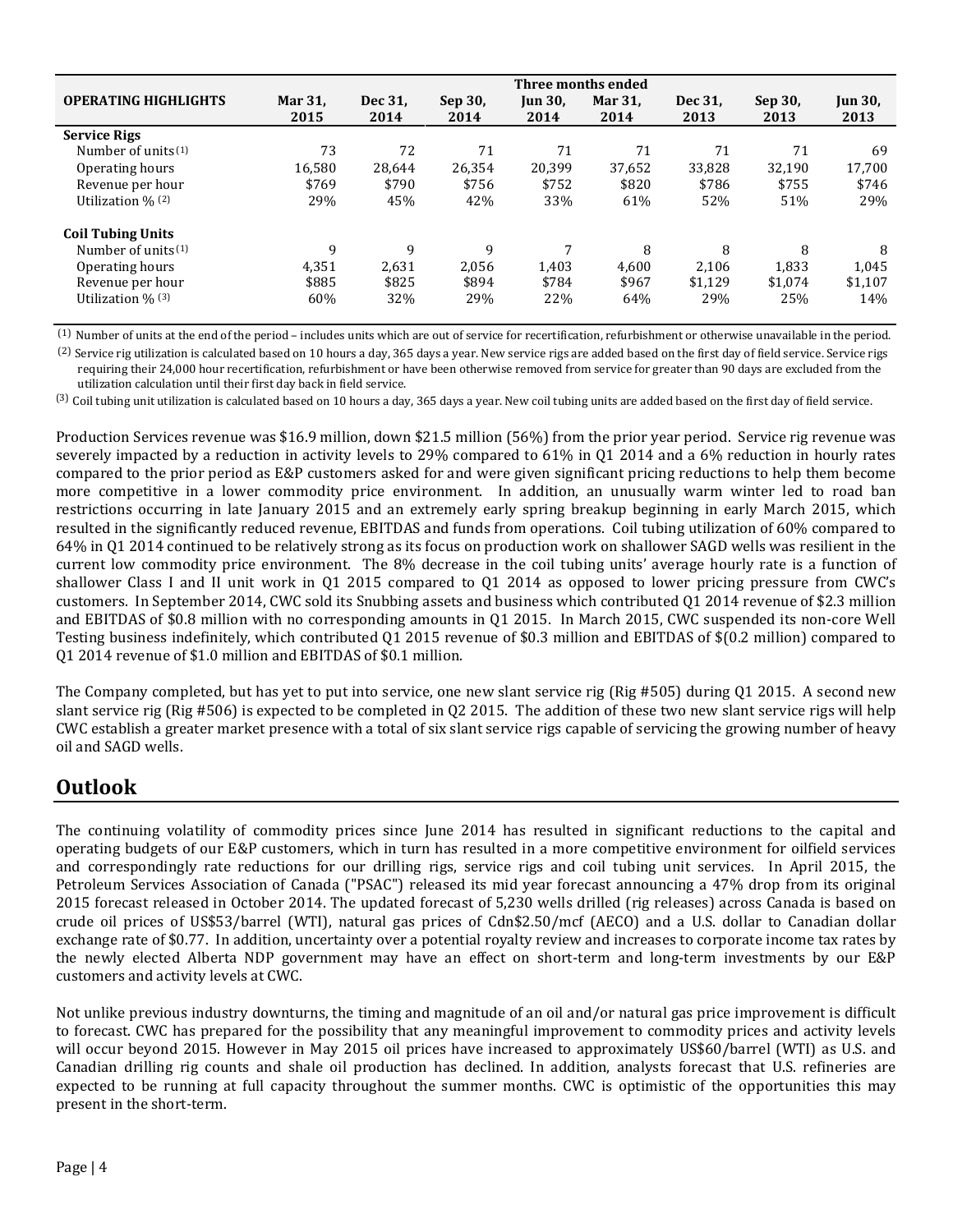CWC expects a prolonged spring breakup as our E&P customers continue to monitor and assess their plans for drilling, completions, production maintenance and abandonments for the remainder of 2015. As a result, activity levels throughout the oilfield services industry for the remainder of 2015 are expected to be significantly lower than 2014. Lower activity and pricing pressure in 2015 is expected to negatively impact CWC's revenue, EBITDAS and funds from operations. In Q1 2015, CWC implemented several cash saving initiatives aimed at preserving our cash resources and maintaining our balance sheet strength as well as retaining our most valuable asset – our key employees. The Company believes these cash saving initiatives are necessary to maneuver CWC through these choppy industry conditions. CWC also has significant tax pools to shelter corporate income taxes and does not expect to pay cash taxes until 2018.

## **Discussion of Financial Results**

|                             | Three months ended |        |           |             |  |
|-----------------------------|--------------------|--------|-----------|-------------|--|
|                             | March 31,          |        |           |             |  |
| \$ thousands                | 2015               | 2014   | \$ Change | % Change    |  |
| Revenue                     |                    |        |           |             |  |
| Contract drilling (1)       | 10,973             |        | 10,973    | $n/m^{(3)}$ |  |
| Production services         | 16,857             | 38,373 | (21,516)  | (56%)       |  |
|                             | 27,830             | 38,373 | (10, 543) | (27%)       |  |
| Direct operating expenses   |                    |        |           |             |  |
| Contract drilling           | 6,240              |        | 6,240     | $n/m^{(3)}$ |  |
| Production services         | 11,979             | 24,863 | (12, 884) | (52%)       |  |
|                             | 18,219             | 24,863 | (6,644)   | (27%)       |  |
| Gross margin $(2)$          |                    |        |           |             |  |
| Contract drilling           | 4,733              |        | 4,733     | $n/m^{(3)}$ |  |
| Production services         | 4,878              | 13,510 | (8,632)   | (64%)       |  |
|                             | 9,611              | 13,510 | (3,899)   | (29%)       |  |
| Gross margin percentage (2) |                    |        |           |             |  |
| Contract drilling           | 43%                |        | n/a       | 43%         |  |
| Production services         | 29%                | 35%    | n/a       | (6%)        |  |
|                             | 35%                | 35%    | n/a       |             |  |

(1) CWC entered into the contract drilling business on May 15, 2014, through the acquisition of Ironhand and results are included May 16, 2014 onward. (2) Please refer to the "Reconciliation of Non-IFRS Measures" section for further information. (3) Not meaningful.

### **Revenue**

Q1 2015 revenue declined year over year by \$10.5 million as an increase of \$11.0 million from Contract Drilling offset a \$21.5 million decrease in Production Services revenue. The increase in revenue from Contract Drilling is a result of the acquisition of Ironhand in May 2014. Both Contract Drilling and Production Services segments experienced reduced utilization and pressure on day and hourly rates resulting in lower than anticipated revenue in both segments consistent with declines seen throughout the industry.

Many direct operating expenses are variable in nature and increase or decrease with activity levels such that changes in operating costs generally correspond to changes in revenue or activity levels. Labour is the largest cost incurred by the Company, the majority related to field operating employees and, as such, variable in nature. There is however, a portion of our labour costs which are fixed and do not generally reduce, even in periods of lower activity. This has led to the reduction in Production Services segment gross margin percentage from 35% in Q1 2014 to 29% in Q1 2015.

### **Selling and Administrative Expenses**

|                                     | Three months ended |       |           |          |  |  |
|-------------------------------------|--------------------|-------|-----------|----------|--|--|
|                                     | March 31,          |       |           |          |  |  |
| \$ thousands                        | 2015               | 2014  | \$ Change | % Change |  |  |
| Selling and administrative expenses | 4.357              | 4.127 | 230       | 6%       |  |  |

Q1 2015 selling and administrative expenses of \$4.4 million are 6% higher than Q1 2014. The increase of \$0.2 million is a result of \$0.6 million increase associated with the Contract Drilling segment where there are no comparable 2014 expenses, one-time severance costs \$0.3 million for salaried and field staff reductions and \$0.2 million in increased bad debt expense. These were partially offset by the impact of cash savings initiatives undertaken in 2015, including the voluntary salary reductions by senior management, cash savings from layoffs and elimination of bonus accruals. Selling and administrative expenses in future quarters are anticipated to benefit from layoffs and salary reductions. Most selling and administrative expenses, such as building and office rent, and office staff salaries are fixed in nature and not subject to significant fluctuation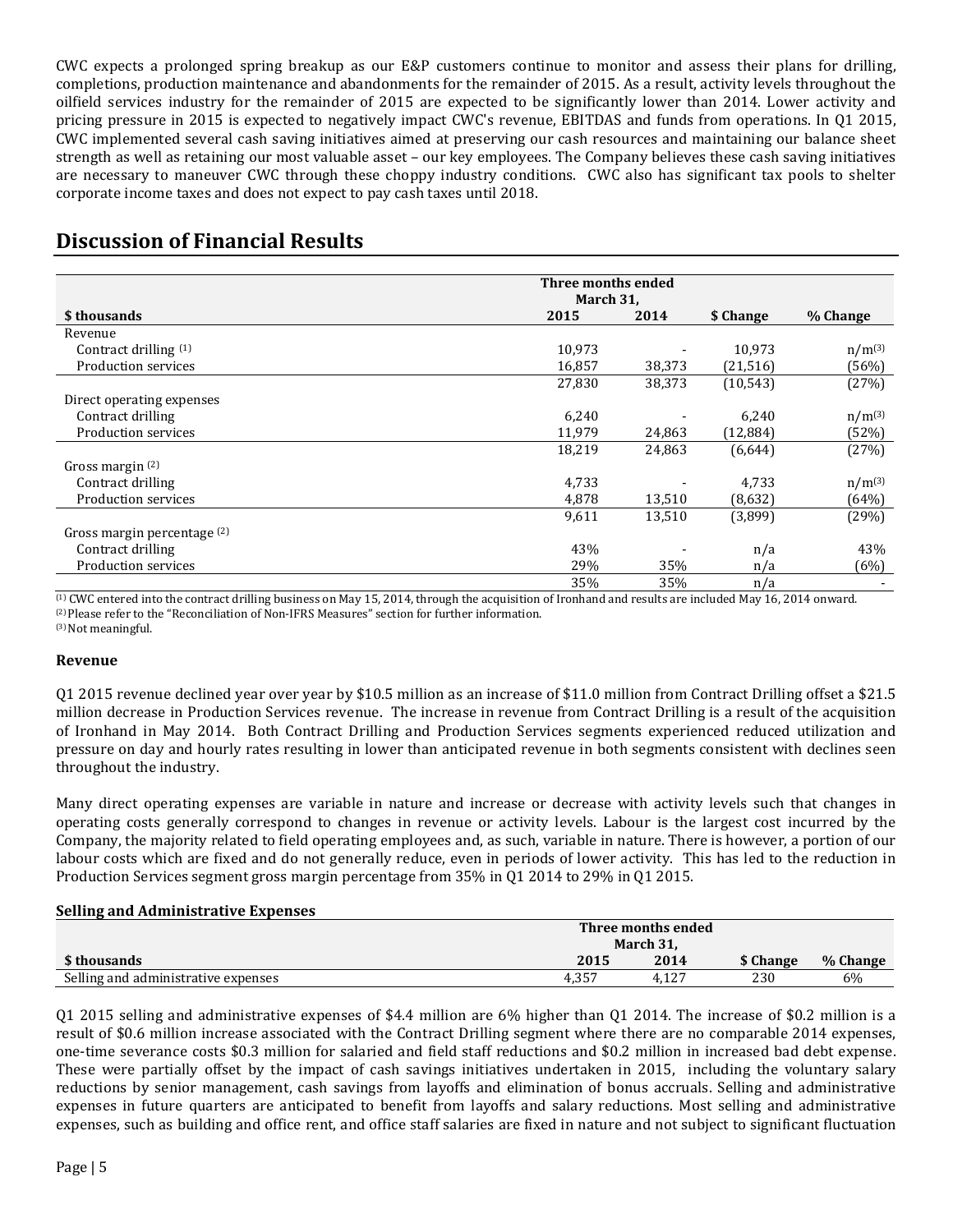on a quarterly basis. Other costs such as professional and legal fees can fluctuate depending on specific services received in the period.

#### **EBITDAS**

|                             | Three months ended<br>March 31, |         |           |             |  |
|-----------------------------|---------------------------------|---------|-----------|-------------|--|
| \$ thousands                | 2015                            | 2014    | \$ Change | % Change    |  |
| EBITDAS <sup>(1)</sup>      |                                 |         |           |             |  |
| Contract drilling           | 4,120                           |         | 4.120     | $n/m^{(2)}$ |  |
| Production services         | 3,232                           | 12,073  | (8, 841)  | (73%)       |  |
| Corporate                   | (2,098)                         | (2,690) | 592       | (22%)       |  |
|                             | 5,254                           | 9,383   | (4, 129)  | (44%)       |  |
| EBITDAS margin $(\%)$ $(1)$ | 19%                             | 24%     | n/a       | (5%)        |  |

(1) Please refer to the "Reconciliation of Non-IFRS Measures" section for further information.

(2) Not meaningful

Management uses EBITDAS as a measure of the cash flow generated by the Company. Positive EBITDAS provides the cash flow needed to grow our business through purchase of new equipment or business acquisitions, maintain the dividend, repurchase outstanding common shares under a NCIB, and service and reduce outstanding long-term debt.

EBITDAS for Q1 2015 was \$5.3 million in comparison to \$9.4 million in Q1 2014. The \$4.1 million decrease year over year is a result of \$4.1 million from the Company's newly acquired Contract Drilling division which was offset by an \$8.2 million year over year decrease in the Production Services and Corporate segments. The decrease in the Production Services segment is due to declining utilization. Corporate costs decreased as a result of cash saving initiatives implemented early in 2015.

#### **Stock-Based Compensation**

|                          | Three months ended<br>March 31, |      |           |          |
|--------------------------|---------------------------------|------|-----------|----------|
| \$ thousands             | 2015                            | 2014 | \$ Change | % Change |
| Stock based compensation | 323                             | 280  | 43        | 15%      |

Stock based compensation is primarily a function of the outstanding stock options and restricted share units ("RSUs") being expensed over their vesting term. As a generalization, a higher trading price for our common shares will increase the value of stock options and RSUs at their grant date which is the value used for expensing stock based compensation. The year over year increase in annual stock based compensation expense is a result stock options and RSU granted in May and December of 2014 at \$1.04 per share and \$0.45 per share, respectively.

#### **Finance Costs**

|               | Three months ended |      |           |          |  |  |
|---------------|--------------------|------|-----------|----------|--|--|
|               | March 31,          |      |           |          |  |  |
| \$ thousands  | 2015               | 2014 | \$ Change | % Change |  |  |
| Finance costs | 574                | 443  | 121       | 30%      |  |  |

Finance costs for Q1 2015 increased by \$0.1 million as a result of total debt being higher at March 31, 2015, \$55.1 million, compared to \$43.5 million at March 31, 2014, offset by a reduction in rates negotiated by the Company under the facility that was amended on May 15, 2014. Effective March 31, 2015, the applicable rates under the revolving debt facility are: bank prime rate plus 1.0%, bankers acceptances rate plus a stamping fee of 2.0% and a standby fee rate of 0.45%.

#### **Depreciation**

|                     | Three months ended<br>March 31, |       |           |             |
|---------------------|---------------------------------|-------|-----------|-------------|
| \$ thousands        | 2015                            | 2014  | \$ Change | % Change    |
| <b>Depreciation</b> |                                 |       |           |             |
| Contract drilling   | 1,320                           | ۰     | 1,320     | $n/m^{(1)}$ |
| Production services | 2,771                           | 4,140 | (1,369)   | (33%)       |
| Corporate           | 93                              | 125   | (32)      | (26%)       |
|                     | 4.184                           | 4,265 | (81)      | (2%)        |

 $\overline{^{(1)}$  Not meaningful

Depreciation for drilling rigs and service rigs are based on hours of work. There can be significant variation in the historical cost basis for our service rigs based on type of rig and our newest service rigs, which have the highest cost and depreciation rate per hour and typically have higher utilization. Coil tubing units are depreciated straight line resulting in consistent depreciation expense regardless of utilization or hours of use.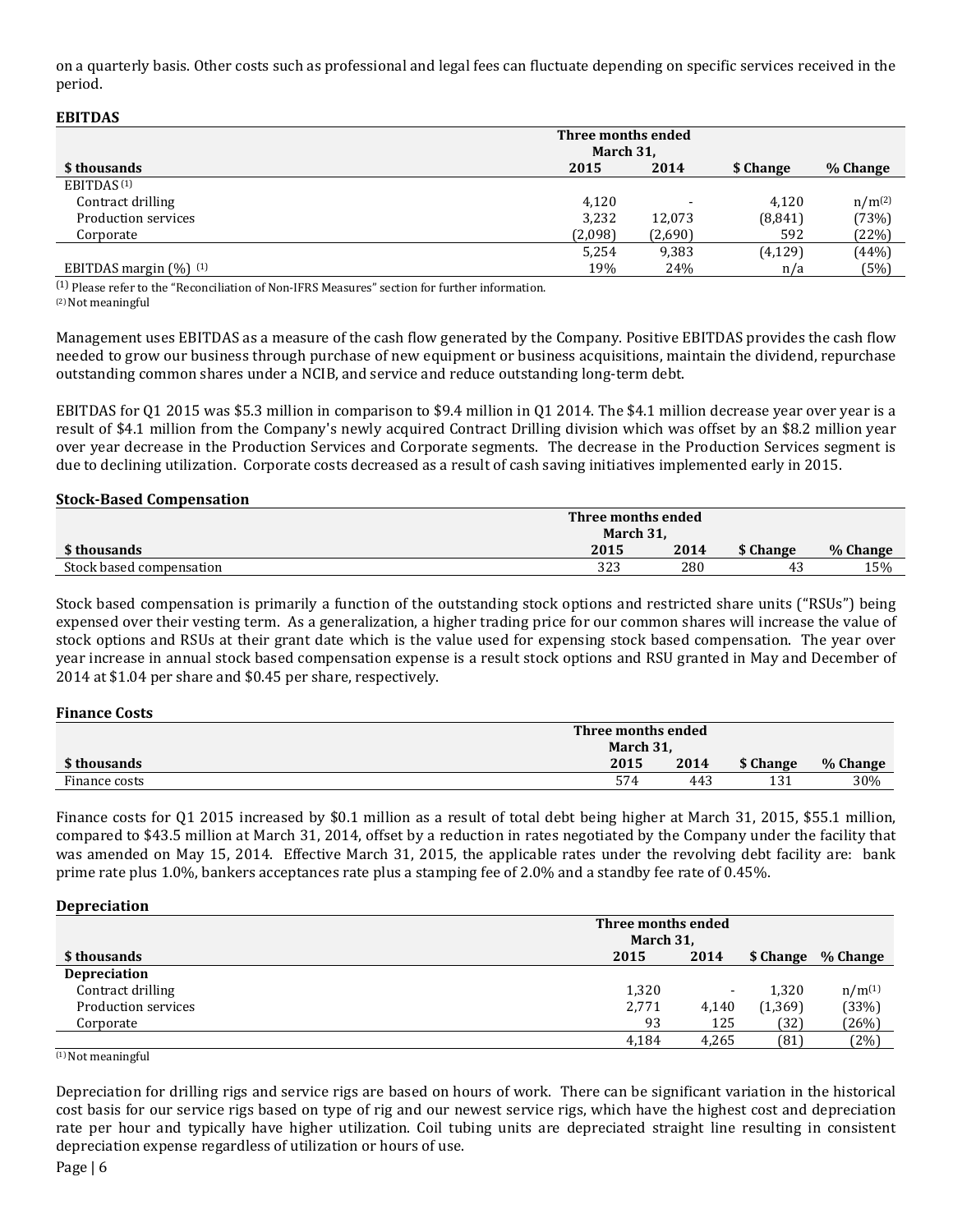Depreciation in Q1 2015 of \$4.2 million is relatively unchanged from Q1 2014 as a result of \$1.3 million in depreciation related to the newly acquired Contract Drilling segment with no corresponding depreciation expense in the prior year quarter offset by a \$1.4 million decrease in the Production Services segment as a result of lower activity levels for the service rigs in Q1 2015 compared to Q1 2014.

### **Loss on Disposal of Equipment**

|                               | Three months ended |        |           |             |  |  |
|-------------------------------|--------------------|--------|-----------|-------------|--|--|
|                               | March 31,          |        |           |             |  |  |
| \$ thousands                  | 2015               | 2014   | \$ Change | % Change    |  |  |
| Loss on disposal of equipment | 35                 | $\sim$ | 35        | $n/m^{(1)}$ |  |  |
| $(1)$ Not meaningful          |                    |        |           |             |  |  |

Management continually monitors the asset mix and equipment needs and invests and divests assets as needed to optimize our operations. During Q1 2015, the loss on disposal of equipment was the result of the sale of two pieces of equipment resulting in proceeds on sale of \$0.1million.

#### **Income Taxes**

|                                                                      | Three months ended<br>March 31, |       |
|----------------------------------------------------------------------|---------------------------------|-------|
| \$ thousands                                                         | 2015                            | 2014  |
| Net income before income taxes                                       | 138                             | 4,395 |
| Deferred income tax expense                                          | 100                             | 1,150 |
| Deferred income tax expense as a % of net income before income taxes | 72%                             | 26%   |
| Expected statutory income tax rate                                   | 25%                             | 25%   |

Income taxes are a function of taxable income and are calculated differently than accounting income. Differences between accounting income and taxable income include such things as the non-taxable portion of capital gains, the non-deductible portion of capital losses, items which are not deductible for income tax purposes such as gains or losses on disposal of fixed assets, stock based compensation, differences between income tax estimates and actual tax filings, goodwill impairment, and other differences. Additionally, the recognition or de-recognition of certain tax credits or pool balances can occur based on the assessment of the ability of the Corporation to realize the benefits of such tax balances or credits in the future. The difference between the actual income tax rate and the expected income tax rate in both the current year and prior year periods is due to these types of items. The Company has substantial tax pools and non-capital losses available to reduce future taxable income such that no cash taxes are expected to be payable until 2018.

### **Net Income and Comprehensive Income**

|                                     | Three months ended |       |           |          |  |
|-------------------------------------|--------------------|-------|-----------|----------|--|
|                                     | March 31.          |       |           |          |  |
| \$ thousands                        | 2015               | 2014  | \$ Change | % Change |  |
| Net income and comprehensive income | 38                 | 3.245 | (3,207    | $(99\%)$ |  |

Net income and comprehensive income decreased \$3.2 million year over year as a result of reduced operating activities in Production Services and \$0.3 million in severance costs related to employee layoffs and \$0.2 million in bad debt expense. This is offset by net income contributed by the Contract Drilling segment.

### **Liquidity and Capital Resources**

The Company's liquidity needs in the short-term and long-term can be sourced in several ways including: funds from operations, borrowing against existing debt credit facilities, new debt instruments, equity issuances and proceeds from the sale of assets. Cash inflows are used to repay outstanding amounts on the Company's debt credit facility, fund capital requirements and pay dividends. At March 31, 2015, the Company's \$100 million credit facility, which does not mature until June 21, 2017, has approximately \$44.9 million undrawn.

During Q1 2015, the Company had operating cash flows of \$17.5 million. Of the \$17.5 million in operating cash flows, \$4.9 million was used to fund capital expenditures net of proceeds on disposition, \$10.9 million was paid to reduce the outstanding debt, pay interest and \$1.5 million was paid to shareholders in the form of cash dividends.

As at March 31, 2015 the Company had positive working capital excluding debt of \$11.7 million (Please refer to the "Reconciliation of Non-IFRS Measures" section for further information).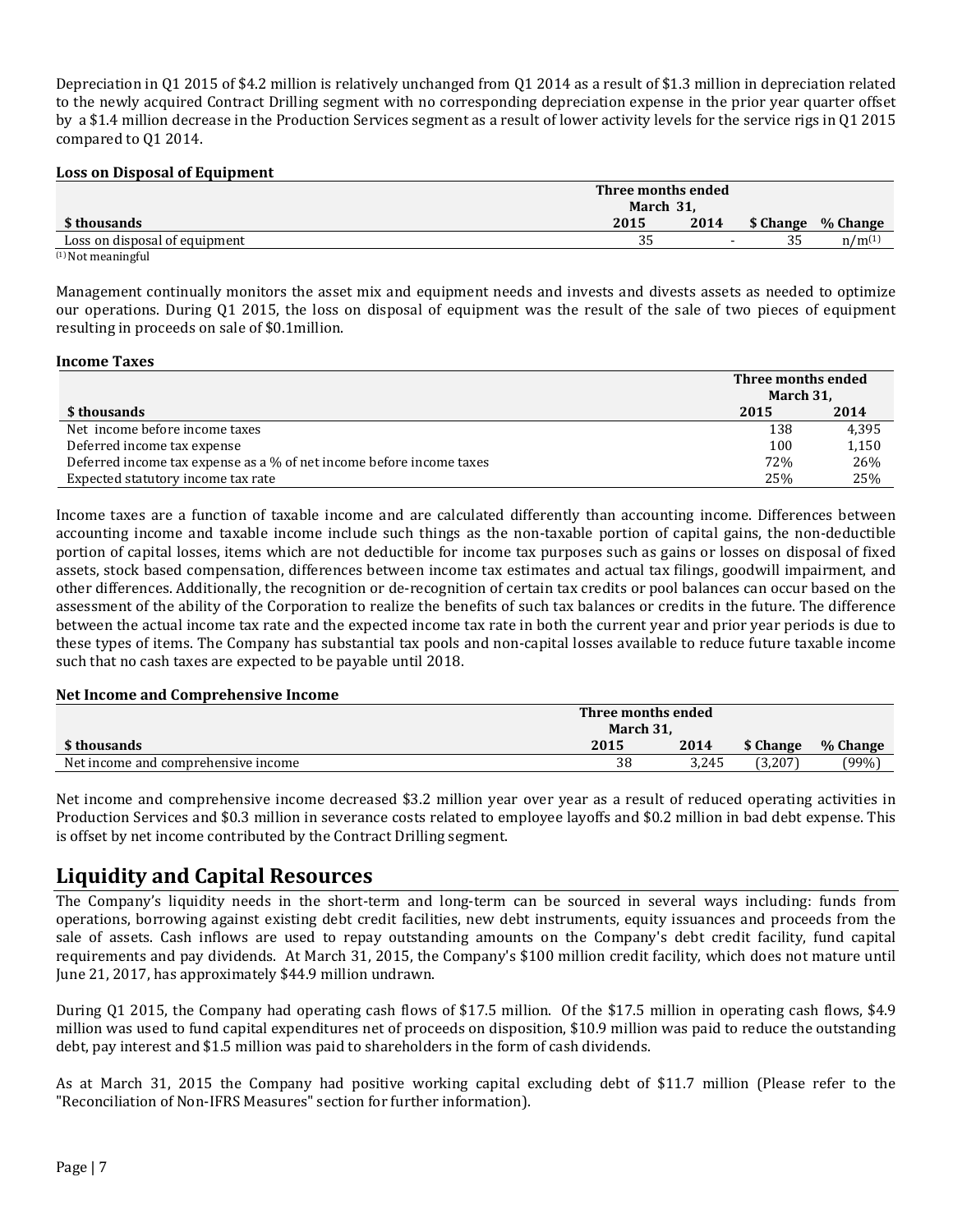The current industry slowdown in activity combined with the increased pressure to reduce day and hourly rates from E&P customers has reduced the Company's projections regarding operating cash flows for 2015. As a result, the Company instituted cash saving initiatives beginning Q1 2015 intended to result in 2015 year over year cash savings totaling \$25.5 million consisting of the following:

- reductions to the compensation of the Board of Directors and senior management of 9%;
- salary reductions to all employees of 4%;
- staff reductions of 15% of salaried employees and 5% of field employees;
- suspension of profit share and bonus programs for all employees;
- reduction of the 2015 capital expenditure budget by 26%; and,
- implementation of the DRIP and SDP with 72% shareholder participation combined with a reduction of the quarterly dividend for March 31, 2015 to \$0.005 per common share.

At March 31, 2015, CWC's Consolidated Debt to trailing 12 month EBITDA ratio was 1.9:1 with a debt covenant limit of 3.0:1. In response to the expected drop in CWC's EBITDA for 2015 and 2016, our banking syndicate has agreed to relax our financial covenants for Consolidated Debt to EBITDA ratio from 3.0:1 to 3.5:1 for the quarters ending December 31, 2015 and March 31, 2016, reducing to 3.25:1 for quarters ending June 30, 2016 and September 30, 2016 and returning to 3.0:1 thereafter. Other debt covenants remain unchanged.

As funds from operations are expected to decline during the current downturn, the Company has focused on cash saving initiatives outlined above including, a reduction of capital expenditures and reduction of dividends paid to shareholders. The Company has taken significant and immediate steps to ensure the Company has sufficient liquidity to cover future financial obligations.

### **Capital Requirements:**

Over the past four years the Company has been increasing its asset base of drilling rigs and service rigs. Given the Company's relatively young fleet of equipment many capital expenditures are discretionary in nature and are incurred with a view to increase the size and revenue generating capacity of the business as opposed to being required in order to maintain the current business operations. In 2014, the Company initiated a plan that would result in spending approximately \$3.0 million annually over the next several years to recertify the oldest of its service rigs due for their Level IV recertification. With the current downturn the Company has decided to delay the program to preserve cash flows. Because these recertifications are based on hours of service, the reduced activity currently being experienced in 2015 will prolong the time before recertification is required. Once utilizations return to normal, the program will be reinstated to ensure the effective management of the Company's cash flows as well as ensure that future operations are not negatively impacted by rigs "houring out". As at March 31, 2015, the Company has capital spending plans as noted in the section titled "Capital Expenditures". Additional discretionary capital expenditures will be required in order to continue to grow the Company's assets and revenue in the future. It is anticipated future cash requirements for capital expenditures will be met through a combination of funds generated from operations and bank debt from the Company's existing credit facility as required. However, additional funds may be raised by additional bank debt, other forms of debt, the sale of assets, or the issue of equity.

CWC may require additional financing in the future to implement its strategies and business objectives. It is possible that such financing will not be available, or if available, will not be available on favourable terms. If CWC issues any shares in the future to finance its operations or implement its strategies, the current shareholders of CWC may incur a dilution of their interest.

## **Common Shares, Outstanding Share Data, Dividends and Normal Course Issuer Bid**

The following table summarizes outstanding share data and potentially dilutive securities:

|                        | May 13, 2015 | <b>March 31, 2015</b> | <b>December 31, 2014</b> |
|------------------------|--------------|-----------------------|--------------------------|
| Common shares          | 284.596.136  | 279,075,330           | 270.762.224              |
| Stock options          | 9,725,010    | 12.590.012            | 13,020,012               |
| Restricted share units | 1.990.000    | 990,000.              | 2,065,000                |

During the Q1 2015, 30,000 stock options were exercised and 400,000 stock options and 75,000 RSU's were forfeited. Subsequent to Q1 2015, 2,100,002 stock options were exercised and 650,000 stock options expired.

On December 23, 2014, the Company introduced a DRIP and SDP as a prudent cash resource measure given the volatility and uncertainty in the oil price environment. Eligible shareholders may elect to participate in the DRIP or SDP. Participation in the DRIP or the SDP is optional and will not affect shareholders' cash dividends unless they elect to participate in the DRIP or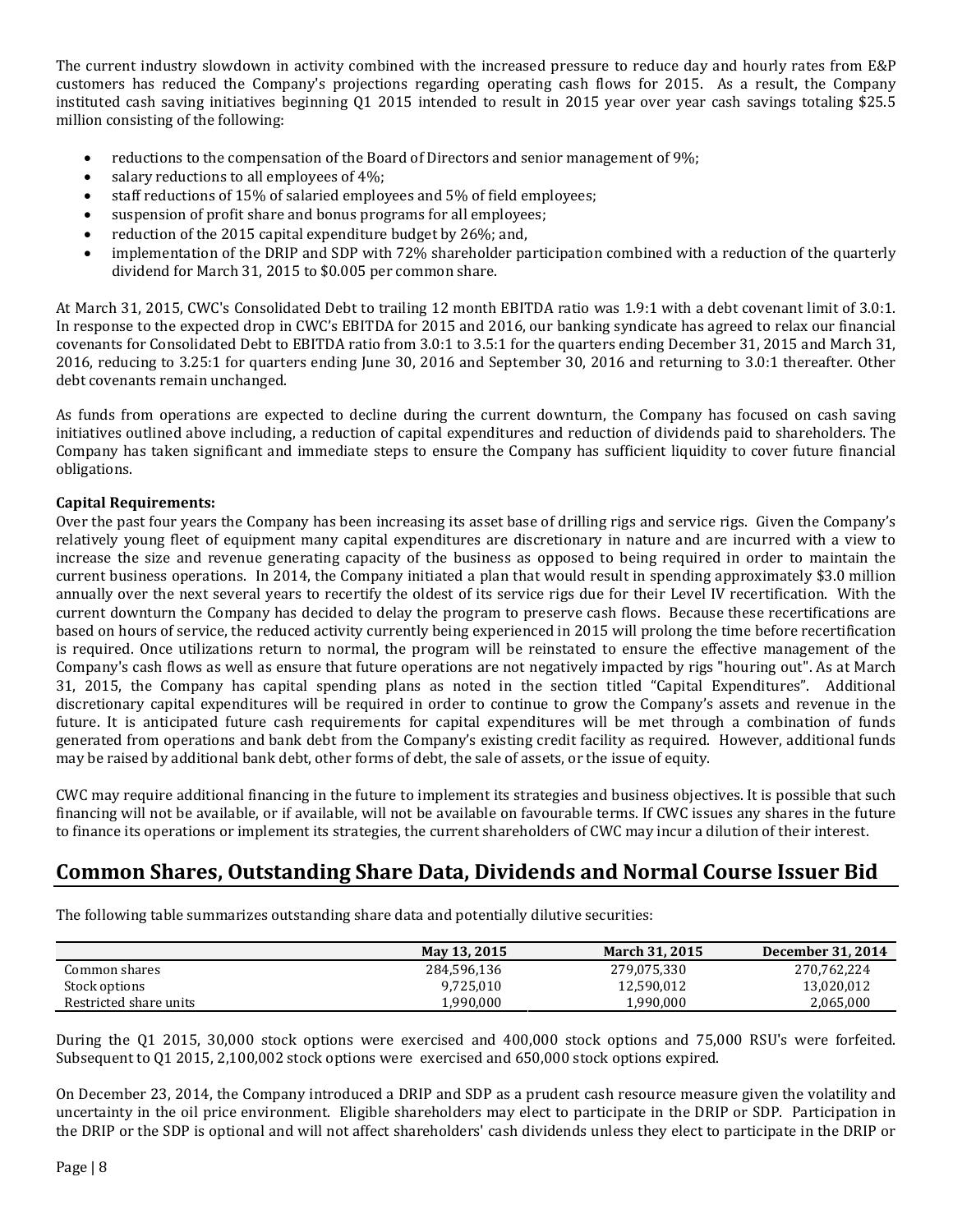SDP. The adoption of the DRIP and SDP provides CWC with additional cash resources while ensuring that it continues to maintain its balance sheet flexibility allowing for the payment of a cash or stock dividend. Shares issued under the DRIP and SDP have a dilutive effect to shareholders that elect to receive a cash dividend.

Since the introduction of the DRIP and SDP on December 23, 2014, the following shares have been issued under the respective plans:

|                                                      | April 15, 2015 | <b>January 15, 2015</b> |
|------------------------------------------------------|----------------|-------------------------|
| Dividend declared per common shares                  | \$0.005        | \$0.01750               |
| Common shares issued under DRIP                      | 3,275,513      | 7,982,080               |
| Common shares issued under SDP                       | 145.291        | 301,026                 |
| % of dividend settled through the issuance of shares | 72.1%          | 69.2%                   |
| Cash savings (in thousands)                          | 1.006          | 3,281                   |

The following table summarizes dividends declared or paid since December 31, 2013:

| <b>Declaration Date</b> | <b>Record Date</b> | <b>Payment Date</b> | Dividend per Common Share |
|-------------------------|--------------------|---------------------|---------------------------|
| March 5, 2014           | March 31, 2014     | April 15, 2014      | \$0.01625                 |
| May 15, 2014            | June 30, 2014      | July 15, 2014       | \$0.01750                 |
| August 14, 2014         | September 30, 2014 | October 15, 2014    | \$0.01750                 |
| November 12, 2014       | December 31, 2014  | January 15, 2015    | \$0.01750                 |
| March 9, 2015           | March 31, 2015     | April 15, 2015      | \$0.00500                 |
| May 13, 2015            | June 30, 2015      | July 15, 2015       | \$0.00500                 |

The declaration of dividends is determined on a quarter by quarter basis by the Board of Directors and is based on the sustainability of its cash flows and earnings in the future.

The Company renewed its NCIB effective May 22, 2014, to purchase from time to time, as it considered advisable, up to 13,520,411 of its issued and outstanding common shares through the facilities of the TSX Venture Exchange ("TSXV") or other recognized marketplaces. The price that the Company will pay for any common share under the NCIB will be the prevailing market price on the TSXV or such other recognized marketplace at the time of such purchase. During 2014, 1,145,000 common shares were purchased and returned to treasury and cancelled under the NCIB for total proceeds including commissions of \$0.9 million. No purchases were made in Q1 2015. The NCIB expires on May 21, 2015 unless renewed.

## **Capital Expenditures**

|                                        | Three months ended<br>March 31, |       |             |  |
|----------------------------------------|---------------------------------|-------|-------------|--|
| \$ thousands                           | 2015                            | 2014  | % Change    |  |
| Contract drilling                      | 1,770                           |       | $n/m^{(1)}$ |  |
| Production services                    | 3,241                           | 3,041 | 7%          |  |
| Total capital expenditure              | 5,011                           | 3,041 | 65%         |  |
| Growth capital                         | 3,832                           | 1,287 | 198%        |  |
| Maintenance and infrastructure capital | 1,180                           | 1,754 | (33%)       |  |
| Total capital expenditure              | 5,011                           | 3,041 | 65%         |  |

 $(1)$  Not meaningful.

On March 9, 2015, the Board of Directors announced a revised 2015 capital expenditure budget of \$10.8 million, comprised of \$6.1 million of growth capital and \$4.7 million of maintenance and infrastructure capital. The growth capital of \$6.1 million is primarily directed at completing two new slant service rigs and supporting equipment to expand our growth in heavy oil and SAGD wells with Rig #505 being delivered in January 2015 and Rig #506 expected to be delivered in Q2 2015. Maintenance capital of \$4.7 million will primarily be directed at a walking system for drilling rig #3, drilling and service rig recertification costs and upgrades or additions to field equipment for the service rig and coil tubing divisions and information technology infrastructure.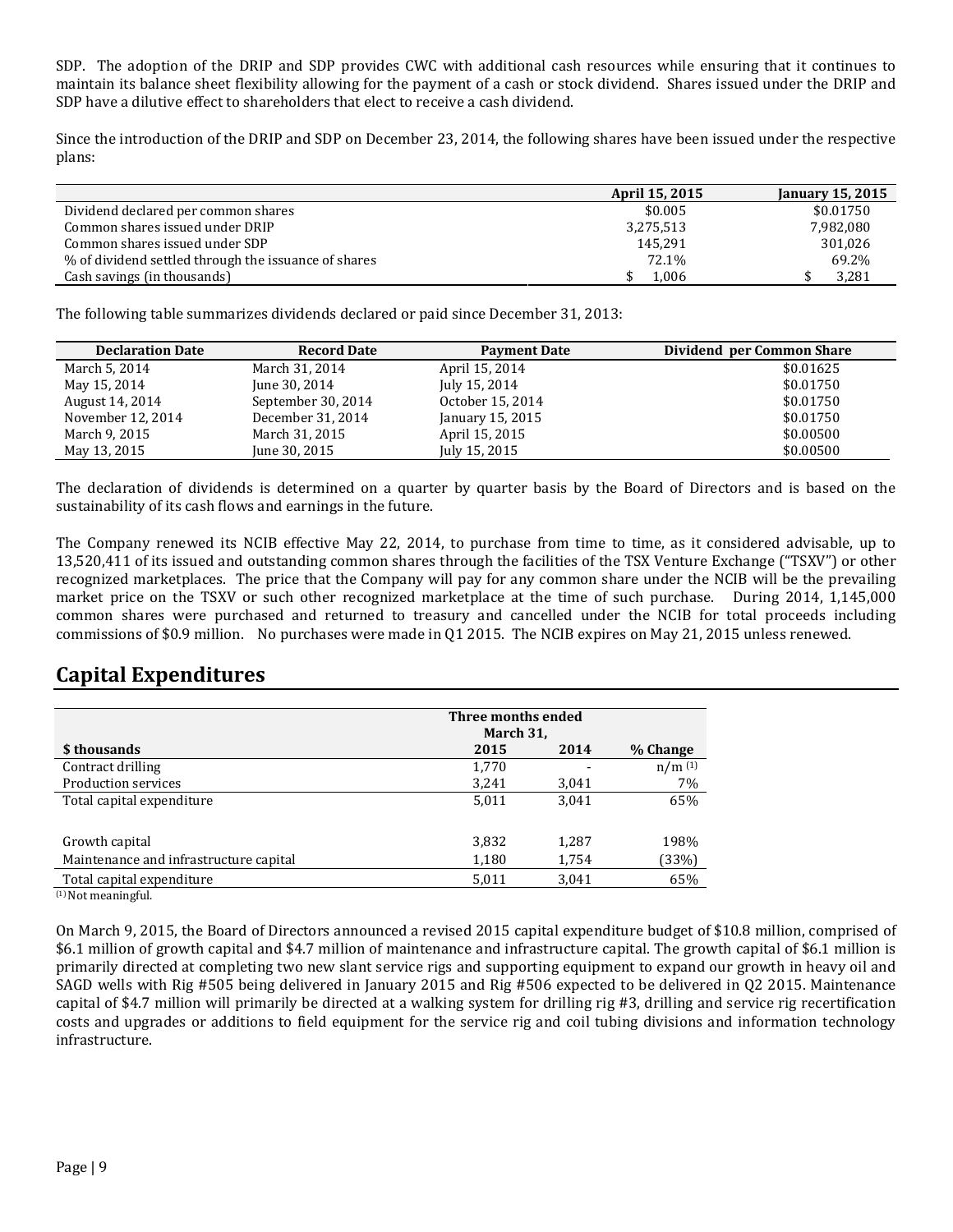# **Commitments and Contractual Obligations**

Under the terms of the Company's amended credit facility, the Bank Loan is due in full on June 21, 2017. The Company is committed to payments of interest and bank charges until June 21, 2017. There have been no significant changes in commitments or contractual obligations since December 31, 2014. Management believes that, despite the lower activity levels anticipated for its services combined with the cash saving initiatives planned for 2015, there will be sufficient cash flows generated from operations to service the interest on the debt, finance the required maintenance capital of the Company and maintain a dividend payment to its shareholders.

# **Summary and Analysis of Quarterly Data**

| Dec.<br>31<br>45,959 | Sept.<br>30<br>38,846 | <b>June</b><br>30 | March<br>31       | Dec.<br>31        | Sept.<br>30       | <b>June</b><br>30           |
|----------------------|-----------------------|-------------------|-------------------|-------------------|-------------------|-----------------------------|
|                      |                       |                   |                   |                   |                   |                             |
|                      |                       | 20,488            | 38,373            | 31,515            | 28,559            | 14,845                      |
| 13.540               | 9,886                 | 1,176             | 9,456             | 7,598             | 7,578             | (269)                       |
| (15,760)             | 2,246                 | (3, 182)          | 3,245             | 2,196             | 1,629             | (3, 844)                    |
| (0.06)               | 0.01                  | (0.01)            | 0.02              | 0.01              | 0.01              | (0.02)                      |
| 275.353<br>65.666    | 288.011<br>60.313     | 277.679<br>51.324 | 151.661<br>43.547 | 148.999<br>44.009 | 150.522<br>46.225 | 144,604<br>42,279<br>92,440 |
|                      | 172,705               | 193,151           | 195,851           | 92,202            | 91,344            | 91,537                      |

The table above summarizes CWC's quarterly results for the previous eight financial quarters. All of CWC's operations are carried out in western Canada. The second quarter is typically expected to be the weakest financial and operating quarter for the Company due to ground conditions being impacted by spring breakup. The ability to move heavy equipment in the Canadian crude oil and natural gas fields is dependent on weather conditions. As warm weather returns in the spring, the winter's frost comes out of the ground rendering many secondary roads incapable of supporting the weight of heavy equipment until they have thoroughly dried out. The duration of this spring breakup has a direct impact on the Company's activity levels. In addition, many exploration and production areas in northern Canada are accessible only in winter months when the ground is frozen enough to support equipment. As a result, late March through May is traditionally the Company's slowest time, and as such the revenue, operating costs, and financial results of the Company will vary on a quarterly basis.

Through the eight quarters presented, the amount of revenue and net income (loss), adjusted for the effects of seasonality have fluctuated primarily due to changes in the utilization of our equipment generally and the increase in the number of drilling rigs, service rigs and coil tubing units over the period as detailed in the section titled "Operational Overview".

Other significant impacts have been a result of:

- Q1 2015 was impacted by the global oversupply of oil and the 2014 decision by OPEC not to curtail production which resulted in significant decreases in customer activity and revenue in both Contract Drilling and Production Services. Decreases in rates were demanded by E&P customers which further impacted revenue negatively. The result was a 27% and 44% decline in revenue and EBITDAS respectively, year over year;
- Q4 2014 represented another record revenue quarter for CWC since the Company's inception. The Contract Drilling segment, acquired in the second quarter of 2014 represented 44% of the Company's Q4 revenue;
- Q4 2014 saw revenue in the Production Services segment decline on a year over year basis by 19%. Of the \$5.9 million decrease in revenue, \$1.9 million is a result of a decrease in the snubbing assets and business as it was sold in Q3 2014 with the remaining \$4.0 million decline in revenue a result of reduced activity level with several of CWC's largest E&P customers. Q4 2014 service rig utilization declined by 7% compared to Q4 2013;
- Q4 2014 net loss includes \$20.9 million of goodwill impairment. Goodwill arose on the purchase of Ironhand in Q2 2014. At the time of purchase, the current economic downturn had not yet emerged and all indications were that CWC would continue to grow the Contract Drilling segment with the completion of Rig #9 and building an additional Rig #10 in 2015. In Q1 2015, revised predictions of lower drilling activity were released by CAODC and PSAC and analysts were predicting that 2015 would be a significantly challenging year for oilfield service companies. Although the Company anticipates the decline in the Contract Drilling segment revenue to be less than others in the industry, the anticipated decline was sufficient to indicate an impairment to Goodwill;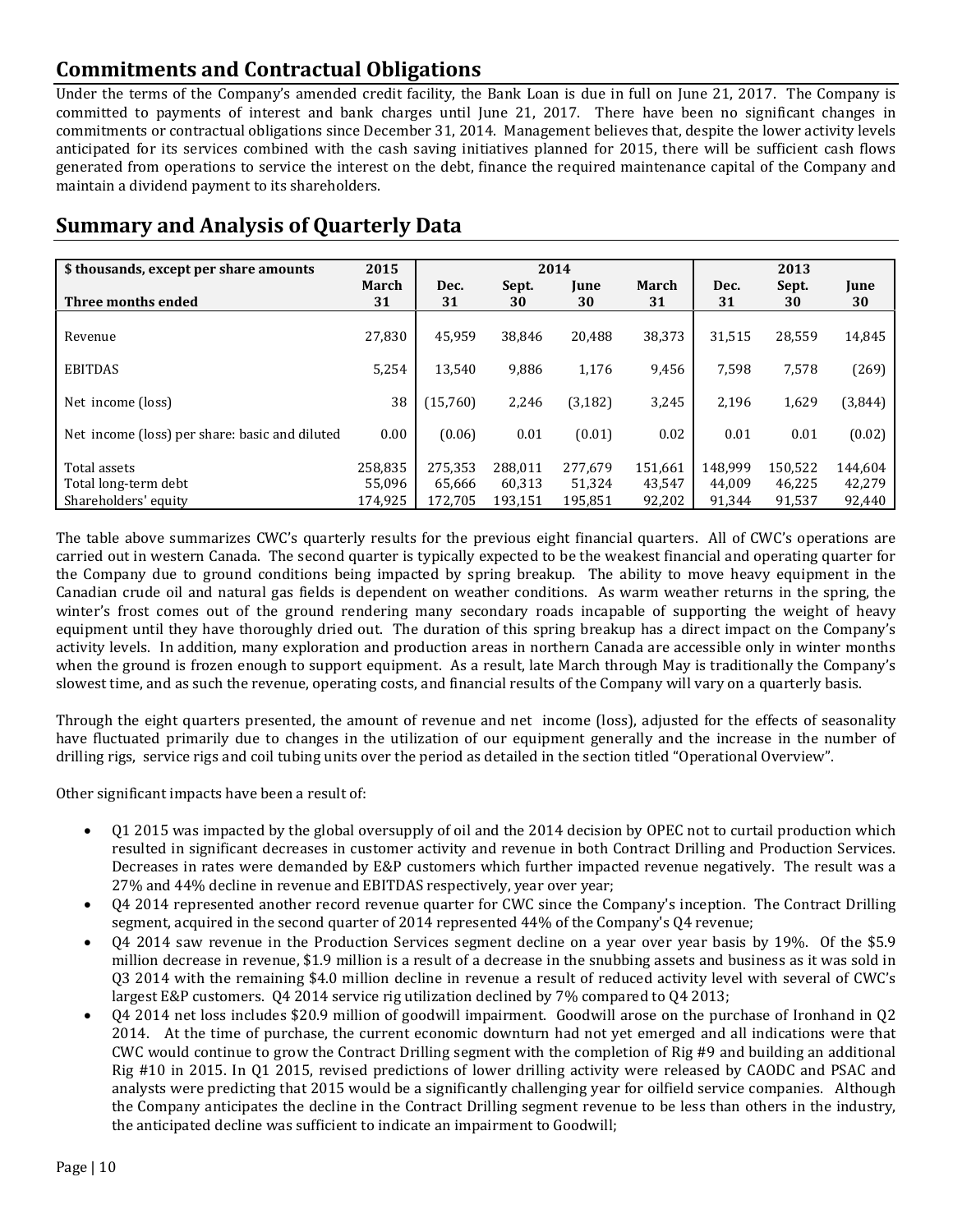- Q3 2014 represented the first full three month period with the Contract Drilling segment which represented 39% of the Company's Q3 revenue;
- Q3 2014 included a gain on disposal of equipment of \$0.2 million in net income as a result of the sale of the snubbing assets and business;
- Q2 2014 increase to total assets and shareholders' equity reflects the acquisition of Ironhand and related equity financing. Ironhand was acquired for a total purchase consideration of \$128.7 million.
- Q2 2014, \$0.8 million in transaction costs were incurred relating to the acquisition of Ironhand;
- Q3 2013 included a \$0.7 million impairment of a coil tubing unit not completed due to the manufacturer going into receivership;
- Q2 2013, an increase in the precipitation levels in the spring of 2013 led to a prolonged spring breakup compared to recent years resulting in a larger decline in seasonal activity levels than in previous years; and
- Q2 2013, \$0.9 million of finance costs were incurred to terminate debt facilities prior to their expiry.

# **Critical Accounting Estimates and Judgments**

This MD&A of the Company's financial condition and results of operations is based on the financial statements which are prepared in accordance with IFRS. The preparation of the financial statements requires that certain estimates and judgments be made with respect to the reported amounts of revenue and expenses and the carrying amounts of assets and liabilities. These estimates are based on historical experience and management's judgment. Anticipating future events involves uncertainty and consequently the estimates used by management in the preparation of the financial statements may change as future events unfold, additional experience is acquired or the Company's operating environment changes. In many cases the use of judgment is required to make estimates.

Estimates and underlying assumptions are reviewed on an ongoing basis. Revisions to accounting estimates are recognized in the period in which the estimates are revised and in any future periods affected. Further details of the nature of these estimates and assumptions may be found in the relevant notes to the Annual Financial Statements and the interim unaudited financial statements for the three months ended March 31, 2015 and the section titled "Critical Accounting Estimates and Judgments" in the Annual MD&A. There have been no significant or material changes in the nature of critical accounting estimates and judgments since December 31, 2014.

### **New Accounting Pronouncements**

A number of new standards, amendments to standards and interpretations have been issued by the IASB and are not yet effective for the year ended December 31, 2015. The new standards, amendments to standards and interpretations have not been applied in preparing these condensed interim financial statements. None of these are expected to have a significant effect on the annual financial statements, except for:

IFRS 15, Revenue from Contracts with Customers, which provides guidance on revenue recognition and relevant disclosures. The standard provides a single, principles based five-step model to be applied to all contracts with customers. IFRS 15 was issued in May 2014 and applies to annual reporting periods beginning on or after January 1, 2017, with early adoption permitted under IFRS. The Company has not yet assessed the impact this standard will have on the financial statements.

## **CEO and CFO Certifications**

The CEO and CFO of TSX Venture Exchange listed companies, such as CWC, are not required to certify they have designed internal control over financial reporting, or caused it to be designed under their supervision, to provide reasonable assurance regarding the reliability of financial reporting and the preparation of financial statements for external purposes in accordance with IFRS. Instead, an optional form of certification has been made available to TSX Venture Exchange listed companies and has been used by CWC's certifying officers for the March 31, 2015 interim filings. The certification reflects what the Company considers to be a more appropriate level of CEO and CFO certification given the size and nature of the Company's operations. This certification requires that the certifying officer's state:

- They have reviewed the interim financial report and MD&A;
- That, based on their knowledge, they have determined there is no untrue statement of a material fact, or any omission of material fact required to be stated which would make any statement not misleading in light of the circumstances under which it was made within the interim filings; and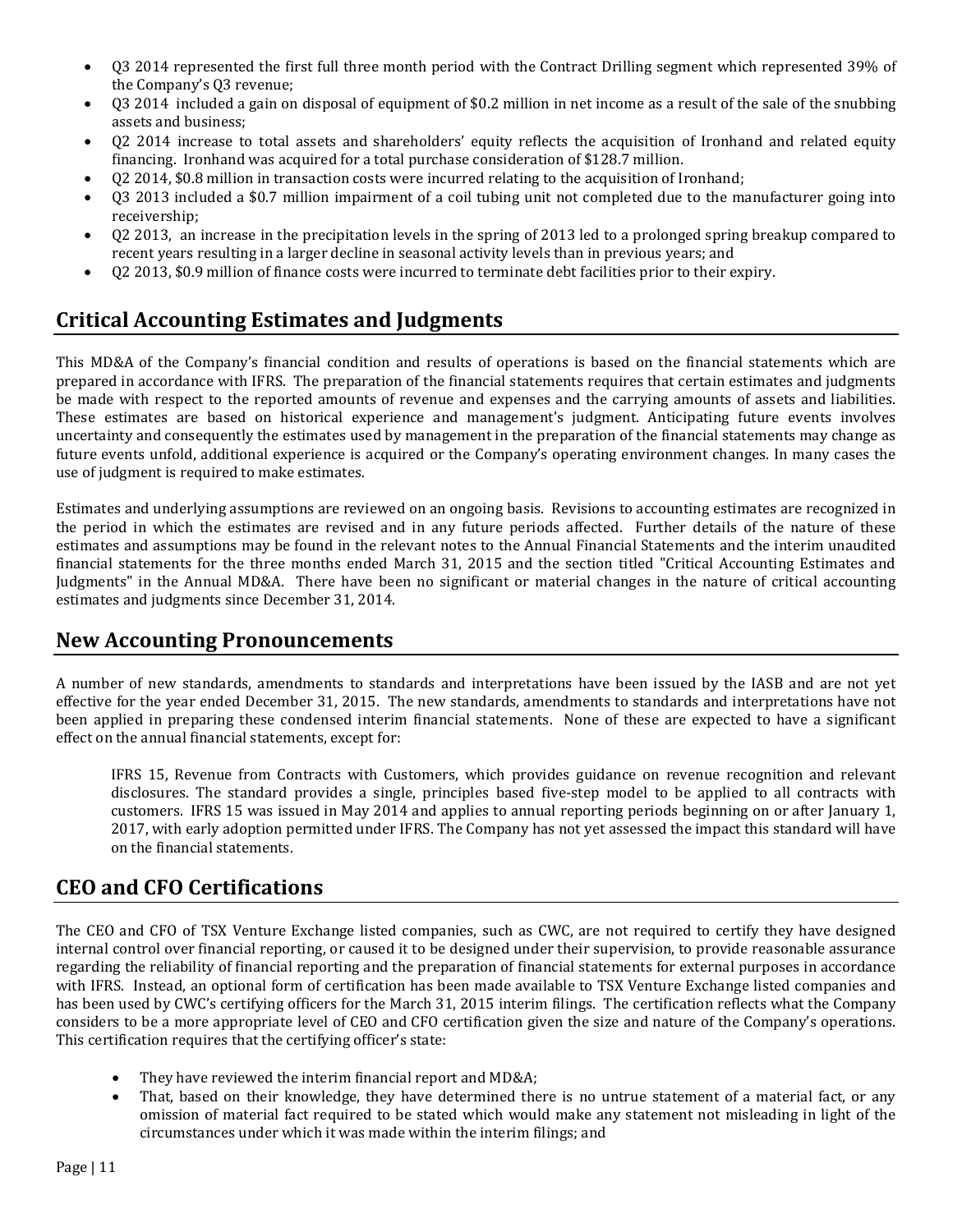• That based upon their knowledge, the interim filings, together with the other financial information included in the interim filings, fairly present in all material respects the financial condition, financial performance and cash flows of the Company as of the date and for the periods presented in the interim filings.

### **Risks and Uncertainties**

Certain activities of the Company are affected by factors that are beyond its control or influence. Additional risks and uncertainties that management may be unaware of, or that they determine to be immaterial may also become important factors which affect the Company. Along with the risks discussed in this MD&A, other business risks faced by the Company may be found under "Risk Factors" in the Company's most recent Annual Information Form which is available under the Company's profile at [www.sedar.com](http://www.sedar.com/) or by contacting the Company.

# **Forward-Looking Information**

*This MD&A contains certain forward-looking information and statements within the meaning of applicable Canadian securities legislation. Certain statements contained in this MD&A, including everything contained in the section titled "Outlook" and including statements which may contain such words as "anticipate", "could", "continue", "should", "seek", "may", "intend", "likely", "plan", "estimate", "believe", "expect", "will", "objective", "ongoing", "project" and similar expressions are intended to identify forward-looking information or statements. In particular, this MD&A contains forward-looking statements including management's assessment of future plans and operations, planned level of capital expenditures, expectations as to changes in activity levels, expectations on the sustainability of future cash flow and earnings and the ability to pay dividends, expectations with respect to oil and natural gas prices and price levels necessary for increases in oil and natural gas activity levels, activity levels in various areas, continuing focus on cash saving measures, expectations regarding the level and type of drilling and production and related drilling and well services activity in the WCSB, expectations regarding entering into long term drilling contracts, and expectations regarding the business, operations and revenue of the Company in addition to general economic conditions. Although the Company believes that the expectations and assumptions on which such forward-looking information and statements are based are reasonable, undue reliance should not be placed on the forward-looking information and statements because the Company can give no assurances that they will prove to be correct. Since forward-looking information and statements address future events and conditions, by their very nature they involve inherent risks and uncertainties. Actual results could differ materially from those currently anticipated due*  to a number of factors and risks. These include, but are not limited to, the risks associated with the drilling and oilfield services sector (ie. demand, *pricing and terms for oilfield drilling and services; current and expected oil and gas prices; exploration and development costs and delays; reserves discovery and decline rates; pipeline and transportation capacity; weather, health, safety and environmental risks), integration of acquisitions, including the Ironhand Acquisition, competition, and uncertainties resulting from potential delays or changes in plans with respect to acquisitions, development projects or capital expenditures and changes in legislation, including but not limited to tax laws, royalties and environmental regulations, stock market volatility and the inability to access sufficient capital from external and internal sources and the inability to pay dividends. Accordingly, readers should not place undue reliance on the forward-looking statements. Readers are cautioned that the foregoing list of factors is not exhaustive. Additional information on these and other factors that could affect the Company's financial results are included in reports on file with applicable securities regulatory authorities and may be accessed through SEDAR at [www.sedar.com.](http://www.sedar.com/) The forward-looking information and statements contained in this MD&A are made as of the date hereof and the Company undertakes no obligation to update publicly or revise any forward-looking information or statements, whether as a result of new information, future events or otherwise, unless so required by applicable securities laws. Any forward-looking statements made previously may be inaccurate now.*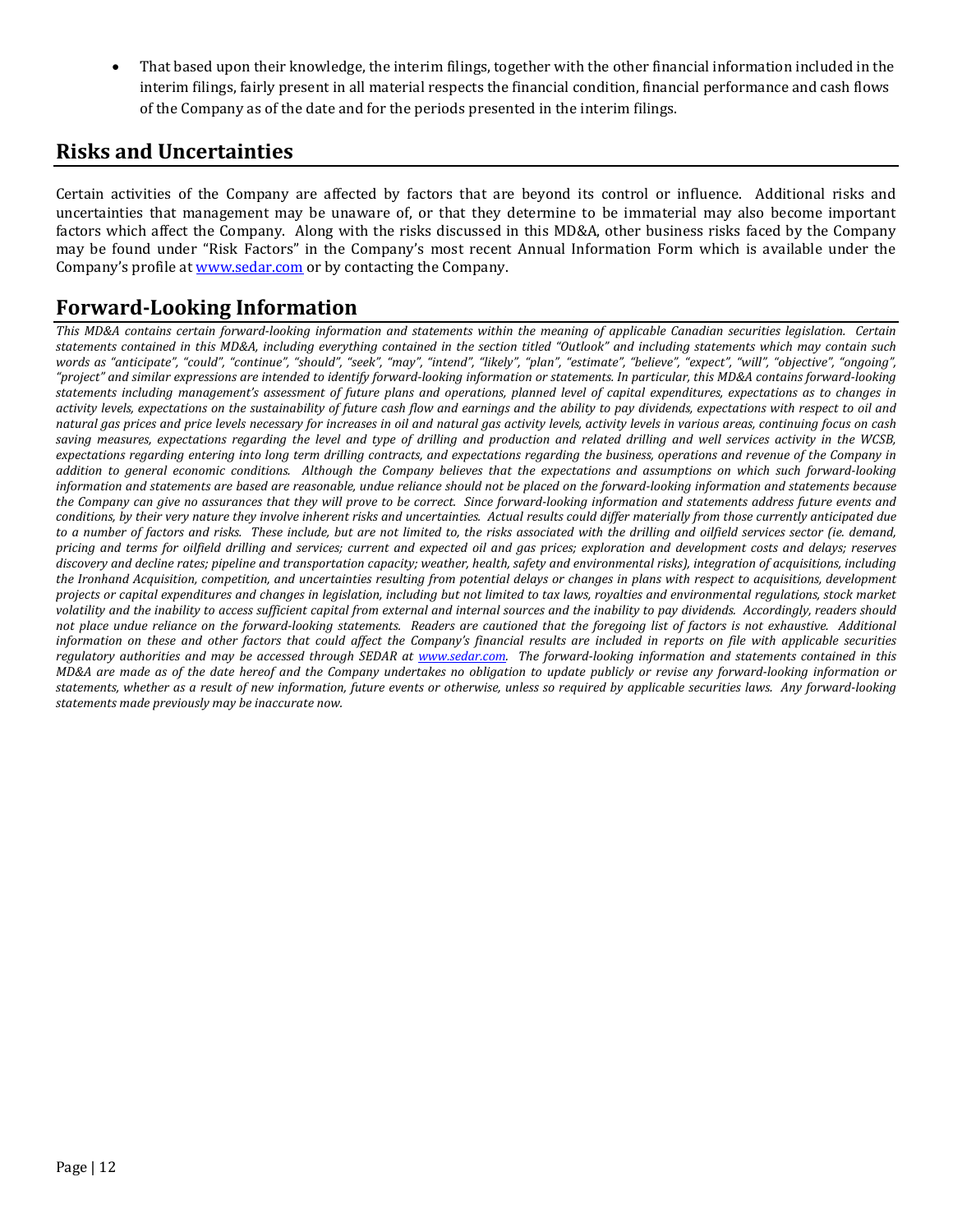|                                                         |                | <b>Three months ended</b><br>March 31. |                   |  |
|---------------------------------------------------------|----------------|----------------------------------------|-------------------|--|
| \$ thousands except margin, share and per share amounts |                | 2015                                   | 2014              |  |
| <b>NON-IFRS MEASURES</b>                                |                |                                        |                   |  |
| EBITDAS:                                                |                |                                        |                   |  |
| Net income                                              |                | 38                                     | 3,245             |  |
| Add:                                                    |                |                                        |                   |  |
| Depreciation                                            |                | 4,184                                  | 4,265             |  |
| Finance costs                                           |                | 574                                    | 443               |  |
| Deferred income tax expense                             |                | 100                                    | 1,150             |  |
| Stock based compensation                                |                | 323                                    | 280               |  |
| Gain on sale of equipment                               |                | 35                                     |                   |  |
| <b>EBITDAS</b> <sup>(1)</sup>                           |                | 5,254                                  | 9,383             |  |
| EBITDAS per share - basic and diluted <sup>(1)</sup>    |                | \$0.02                                 | \$0.06            |  |
| EBITDAS margin (EBITDAS/Revenue)(1)                     |                | 19%                                    | 24%               |  |
| Weighted average number shares outstanding - basic      |                | 277,658,060                            | 155,345,399       |  |
| Weighted average number shares outstanding - diluted    |                | 279,649,105                            | 160,463,190       |  |
| <b>Funds from operations:</b>                           |                |                                        |                   |  |
| Cash flows from operating activities                    |                | 17,488                                 | 6,461             |  |
| Add (deduct): Change in non-cash working capital        |                | (12, 234)                              | 2,922             |  |
| Funds from operations <sup>(2)</sup>                    |                | 5,254                                  | 9,383             |  |
|                                                         |                |                                        |                   |  |
| Gross margin:                                           |                |                                        |                   |  |
| Revenue                                                 |                | 27,830                                 | 38,373            |  |
| Less: Direct operating expenses                         |                | 18,219                                 | 24,863            |  |
| Gross margin (3)                                        |                | 9,611                                  | 13,510            |  |
| Gross margin percentage (3)                             |                | 35%                                    | 35%               |  |
|                                                         |                |                                        |                   |  |
| \$ thousands                                            | March 31, 2015 |                                        | December 31, 2014 |  |
| Working capital (excluding debt):                       |                |                                        |                   |  |
| Current assets                                          | 21,195         |                                        | 38,405            |  |
| Less: Current liabilities                               | (9,719)        |                                        | (18,003)          |  |
| Add: Current portion of long term debt                  | 185            |                                        | 201               |  |
| Working capital (excluding debt) (4)                    | 11,661         |                                        | 20,603            |  |
| Working capital (excluding debt) ratio <sup>(4)</sup>   | 2.2:1          |                                        | 2.2:1             |  |
| Net debt:                                               |                |                                        |                   |  |
| Long term debt                                          | 54,911         |                                        | 65,465            |  |
| Less: Current assets                                    | (21, 195)      |                                        | (38, 405)         |  |
| Add: Current liabilities                                | 9,719          |                                        | 18,003            |  |
| Net debt (5)                                            | 43,435         |                                        | 45,063            |  |
|                                                         |                |                                        |                   |  |

EBITDAS (Earnings before interest and finance costs, income tax expense, depreciation, amortization, (gain) loss on disposal of asset, transaction costs, goodwill impairment and stock based compensation) is not a recognized measure under IFRS. Management believes that in addition to net earnings, EBITDAS is a useful supplemental measure as it provides an indication of the Company's ability to generate cash flow in order to fund working capital, service debt, pay current income taxes, pay dividends, repurchase common shares under the Normal Course Issuer Bid, and fund capital programs. Investors should be cautioned, however, that EBITDAS should not be construed as an alternative to net (loss) income and comprehensive (loss) income determined in accordance with IFRS as an indicator of the Company's performance. CWC's method of calculating EBITDAS may differ from other entities and accordingly, EBITDAS may not be comparable to measures used by other entities. EBITDAS margin is calculated as EBITDAS divided by revenue and provides a measure of the percentage of EBITDAS per dollar of revenue. EBITDAS per share is calculated by dividing EBITDAS by the weighted average number of shares outstanding as used for calculation of earnings per share.

(2) Funds from operations is not a recognized measure under IFRS. Management believes that in addition to cash flow from operations, funds from operations is a useful supplemental measure as it provides an indication of the cash flow generated by the Company's principal business activities prior to consideration of changes in working capital. Investors should be cautioned, however, that funds from operations should not be construed as an alternative to cash flow from operations determined in accordance with IFRS as an indicator of the Company's performance. CWC's method of calculating funds from operations may differ from other entities and accordingly, funds from operations may not be comparable to measures used by other entities. Funds from operations is equal to cash flow from operations before changes in non-cash working capital items related to operations.

(3) Gross margin is calculated from the statement of comprehensive income as revenue less direct operating costs and is used to assist management and investors in assessing the Company's financial results from operations excluding fixed overhead costs. Gross margin percentage is calculated as gross